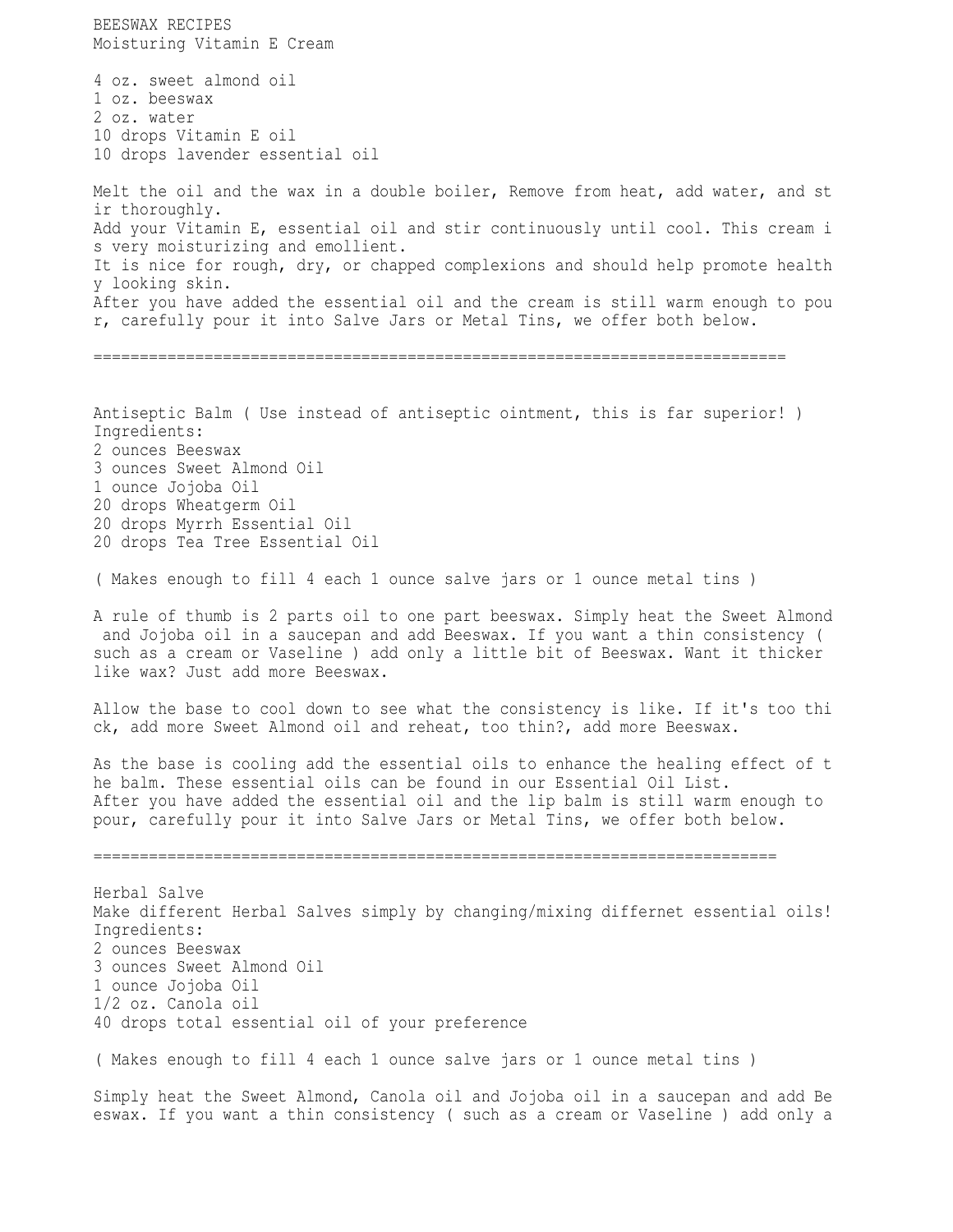little bit of Beeswax. Want it thicker like wax? Just add more Beeswax. Allow the base to cool down to see what the consistency is like. If it's too thi ck, add more Sweet Almond oil and reheat, too thin?, add more Beeswax. As the base is cooling add the essential oils to enhance the healing effect of t he balm. These essential oils can be found in our Essential Oil List. After you have added the essential oil and the lip balm is still warm enough to pour, carefully pour it into Salve Jars or Metal Tins, we offer both below. Use Bayleaf Essential oil for relieving rheumatism. Use Bergamot Essential oil for colds, bronchitis systems, i.e. chest rub. Use Caraway Essential oil for antiseptic quality. Use Cardamon Essential oil for aphrodisiac quality. Use Clary Sage Essential oil for anti-ainflammatory, aphrodisiac and scalp problems Use Cedar Essential oil for relieving Chronic anxiety and stress. Use Citronella Essential oil for making a insect repellent salve. Use Eucalyptus Essential oil for chest rub, relieves congestion, eases breathing . Use Frankincense Essential oil for asthma and other respiratory problems. Use Gardenia Essential oil for chest rub, said to relieve flu conditions, fever, hypertension and palpitations. Use Juniper Essential oil for emotionally cleansing effect. Calms the nerves. Use Orange Essential oil for a lighter body lotion, said to relax, relieve sexua l apprehension, and is antiseptic and antibactericidal. Use Patchouli Essential oil for antiseptic, aphrodisiac qualities. Use Rosemary Essential oil for relieving tired muscles. Use Tea Tree Essential oil for Antiseptic, antifungal, antiviral qualities. ============================================================================= Itch Relief Salve ( Good for posion ivy, posion oak ) 1 pint Sweet almond Oil 2 ounces Beeswax 1 tablespoon Chickweed Powder 1 tablespoon Comfrey Powder Put chickweed and comfrey powder into sweet almond oil and simmer 3 hours. Strai n and add beeswax. Pour into salve jars or tins. ========================================================== Coconut Butter Body Moisturizer ( Good for wind and sunburned skin ) Ingredients 2 tablespoons beeswax 2 teaspoons distilled water 4 oz. cocoa butter 4 tablespoons sweet almond 2 tablespoons coconut oil Melt the beeswax over low heat with the water. Spoon in cocoa butter and blend. Gradually blend in oils. Pour into glass jar. The lotion will thicken as it cools. ==================================================================

Vaseline Type Jelly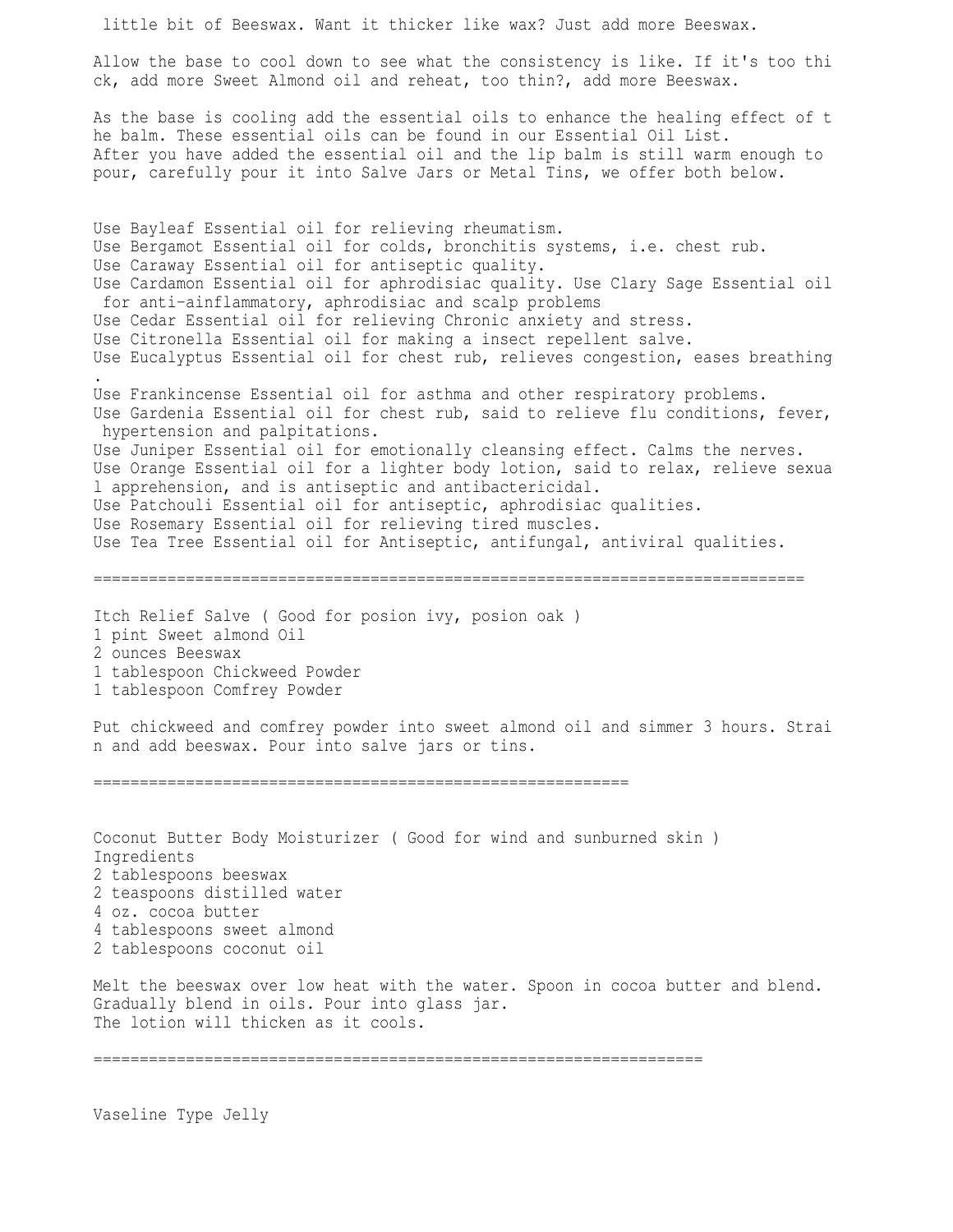This makes a great vaseline type jelly. 1 ounce (weight) beeswax 1/2 cup baby oil Melt the beeswax in a microwave or a double boiler. Stir in the baby oil. Remove the mixture from the heat and stir until cool. ==================================================================== Skin Cream ( by Elaine White ) 2 1/2 ounces (weight) beeswax 4 ounces (weight) lanolin 2/3 cup baby or mineral oil 3/4 cup water 1 teaspoon borax (sodium borate, CP) Fragrant oil (optional) Melt the oil, lanolin and beeswax to 160 degrees F. Heat the borax and water in a separate container to 160 degrees F. Be sure the beeswax is melted and the bor ax is dissolved. Add the water mixture to the oil mixture while stirring. When a white cream forms, stir slowly until the mixture cools to 100 degrees F. Pour the cream into small, wide-mouth jars. ======================================================================= Pain Releif Salve 1 tablespoon Chickweed powder 1 tablespoon Wormwood Powder 10 drops Tea Tree oil 2 pints Sweet Olive Oil 3 ounces Beeswax Mix together chickweed, wormwood powder, add the mixed herbs to sweet olive oil and simmer 3 hours. Strain and add beeswax and Tea Tree Oil. Pour into salve con tainers. ============================================================================== HAND CREAM 2 ounces beeswax 1 cup sweet almond oil 1 cup water 10 drops essential oil (if desired, for fragrance) Heat beeswax and sweet almond oil until the wax melts. In another container, hea t water until warm. Both mixtures should be warm, but not so hot as to be uncomf ortable to the touch. Place warm water in a blender. Cover the blender, leaving open the small opening in the cover. With the blender running on high speed, slowly pour in the beeswa x-oil mixture in a thin stream. When most of the oil has been added, the mixture should begin to thicken. At this point, add the essential oil. Continue to add oil and blend until the mi xture is sufficiently thickened. Turn off the blender. You should have a thick c ream. Spoon into salve jars or metal tins. ================================================================================ Body Lotion

This is a great recipe that does not spoil easily without the aid of refrigerati on. It makes about 2 cups of lotion.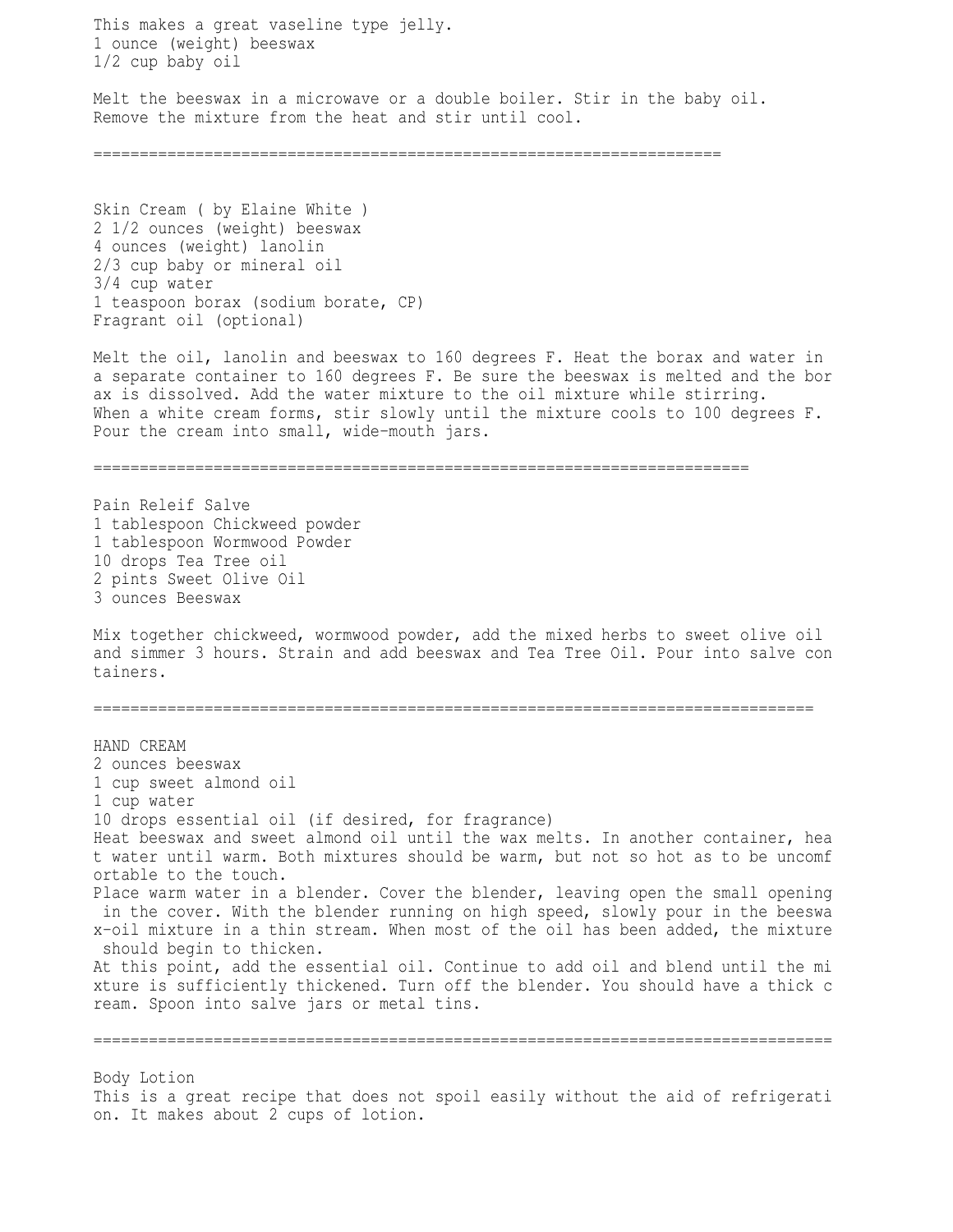1 cup of aloe vera gel 1 teaspoon of lanolin 1 teaspoon of pure vitamin E oil 1/3 cup of coconut oil 1/2 ounce of beeswax 3/4 cup of almond oil Up to 1 and 1/2 teapoons of essential oil of your choice or more to prolong scen t

Place aloe vera gel, lanolin and vitamin E oil in a blender or food processor. P lace coconut oil and beeswax in a 2 cup Pyrex measuring cup, microwave on high f or 30 second and stir. Repeat in ten second blocks until fully melted.

Stir in almond oil, reheating if necessary. Run blender at low to medium speed, then pour in melted oils in a thin stream. As the oils is blended in the cream w ill turn white and the blender's motor will begin to grind. As soon as you have a mayonaise-like consistency, stop motor, add essential oils and pulse blend. do not overblend Transfer cream to glass jars while still warm because it thickens quickly. This recipe was found in the Winter 97 issue of Handcraft Illustrated Magazine. The article was written by Amy Jenner

=================================================

Sweet Lavender Ointment

4 ounces sweet olive oil 3 to 4 ounces beeswax 1 ounce cocoa butter 15 drops vitamin e oil 25 drops lavender oil

Combine the sweet olive oil, beeswax, cocoa butter and heat thoroughly in the to p of a double boiler. Remove from the heat. Add the vitamin e, lavender oil and beat well. Pour into salve jars and allow the mixture to cool before covering.

===================================================

Basic Lotion Bar From an email from Patti's Pleasures

Ingredients: 3 ounces beeswax 2 ounces cocoa butter 3 ounces sweet almond oil

Melt and mix all ingredients thoroughly. Mold into desired shape.

==================================================================

Rich Hand Cream

by Rosemary Gladstar in Tasha Tudor's Heirloom Crafts Ingredients: 3/4 cup sweet almond oil 1/3 cup coconut oil or cocoa butter 1 Teaspoon lanolin 1/2 ounce grated beeswax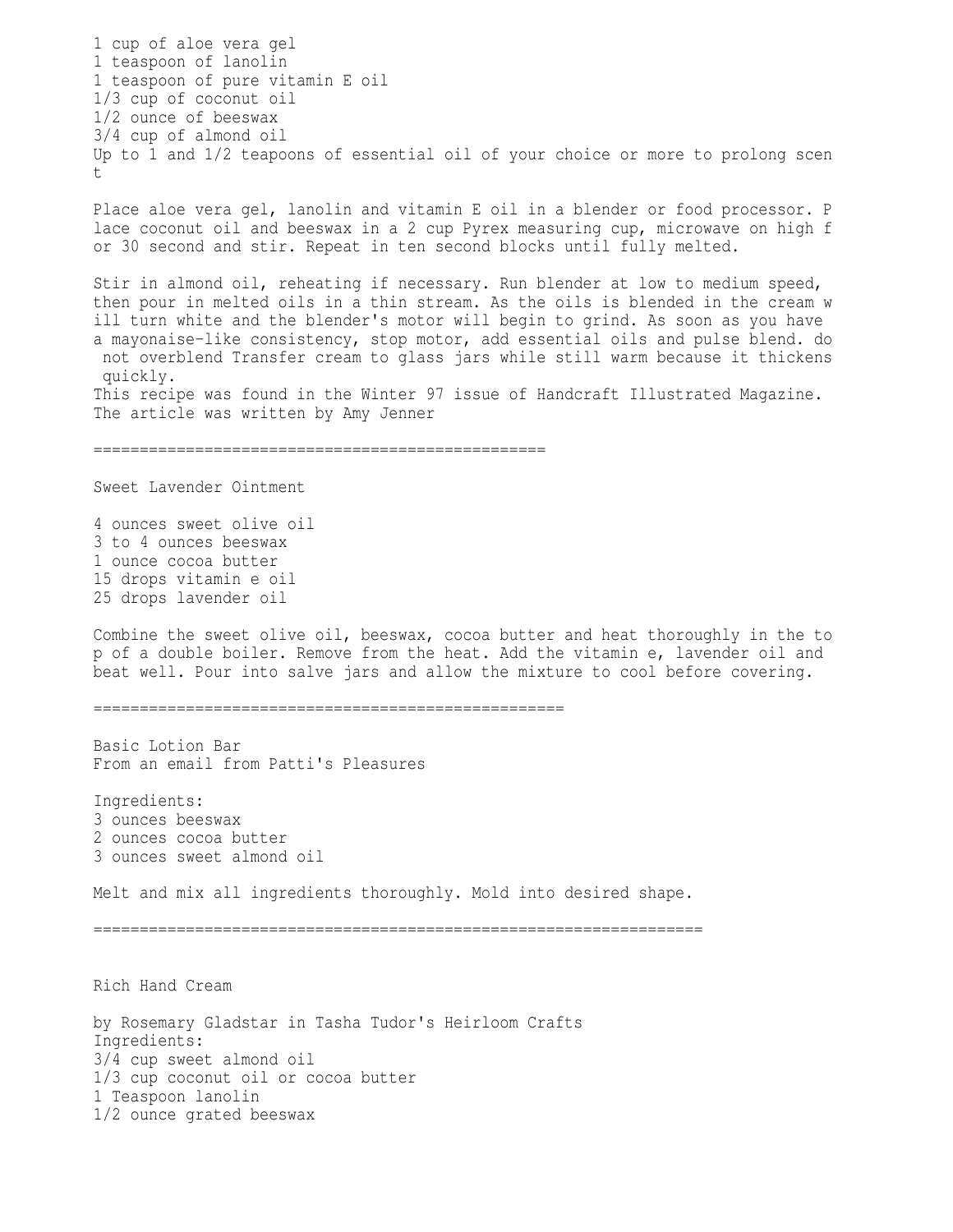Melt ingredients together over low heat and cool to room temperature. When cool, add: 2/3 cup rosewater 1/2 cup aloe vera gel 1 - 2 drops rose blend EO 5 drops Vitamin E oil Whip all ingredients to a smooth consistency. Store in a sterile covered jar.

======================================================================

Solid Perfume Ingredients: 3 parts Sweet Almond or Jojoba oil 2 parts White beeswax 1 part Cosmetic Grade Fragrance Oil, choose from our huge line of Rachel's Cosme tic Grade Fragrance Oils Melt all ingredients over double boiler until well mixed and integrated. Pour in to containers and let cool.

======================================================================

LIP GLOSS 2 teaspoons beeswax 2 tablespoons, sweet almond oil or coconut oil 5 drops essential oil (such as orange, lemon, grapefruit, tangerine, coconut or mint) 2 drops vitamin E capsule (optional: to tint, up to 1/4 teaspoon lipstick) Melt the oil and beeswax together. Remove from heat. If coloring, stir in the li pstick. When the mixture has cooled to lukewarm, stir in essential oil and the v itamin E. Transfer to a small container. Stir occasionally while cooling . If a thicker gloss is desired, increase the am ount of beeswax. (Experiment with other additions such as baking chocolate, crus hed peppermint candy, cocoa butter, vanilla bean, oil of cinnamon, oil of campho r or eucalyptus for soothing chapped lips, wheat germ oil, etc. Add oil-based ingredients to the oil phase, and water-soluble ingredients to the water phase.) This is a great way to use up leftover or too-dark lipstick.

BEESWAX WOOD FINISH (for bare wood) 1 pound beeswax 1 pint turpentine (odorless, if you can find it) 1 pint boiled linseed oil Melt wax. Remove wax from heat source, then stir in turpentine and oil. Before a pplying to bare wood, warm the mixture to achieve better penetration. Apply with a soft cloth, let dry, then buff with a wool cloth. Old coats can be removed wi th an organic solvent such as turpentine. This can also be used on leather. (Ano ther wood finish can be made with 1 pound beeswax and 1 pint turpentine, omittin g the linseed oil.)

=============================================================================

BEESWAX WOOD CONDITIONER (for previously finished wood) 1 ounce beeswax 1 pint turpentine 2 cups water 1 ounce Ivory soap flakes Shred wax into turpentine; cover and leave in a warm spot. Shake container from

=============================================================